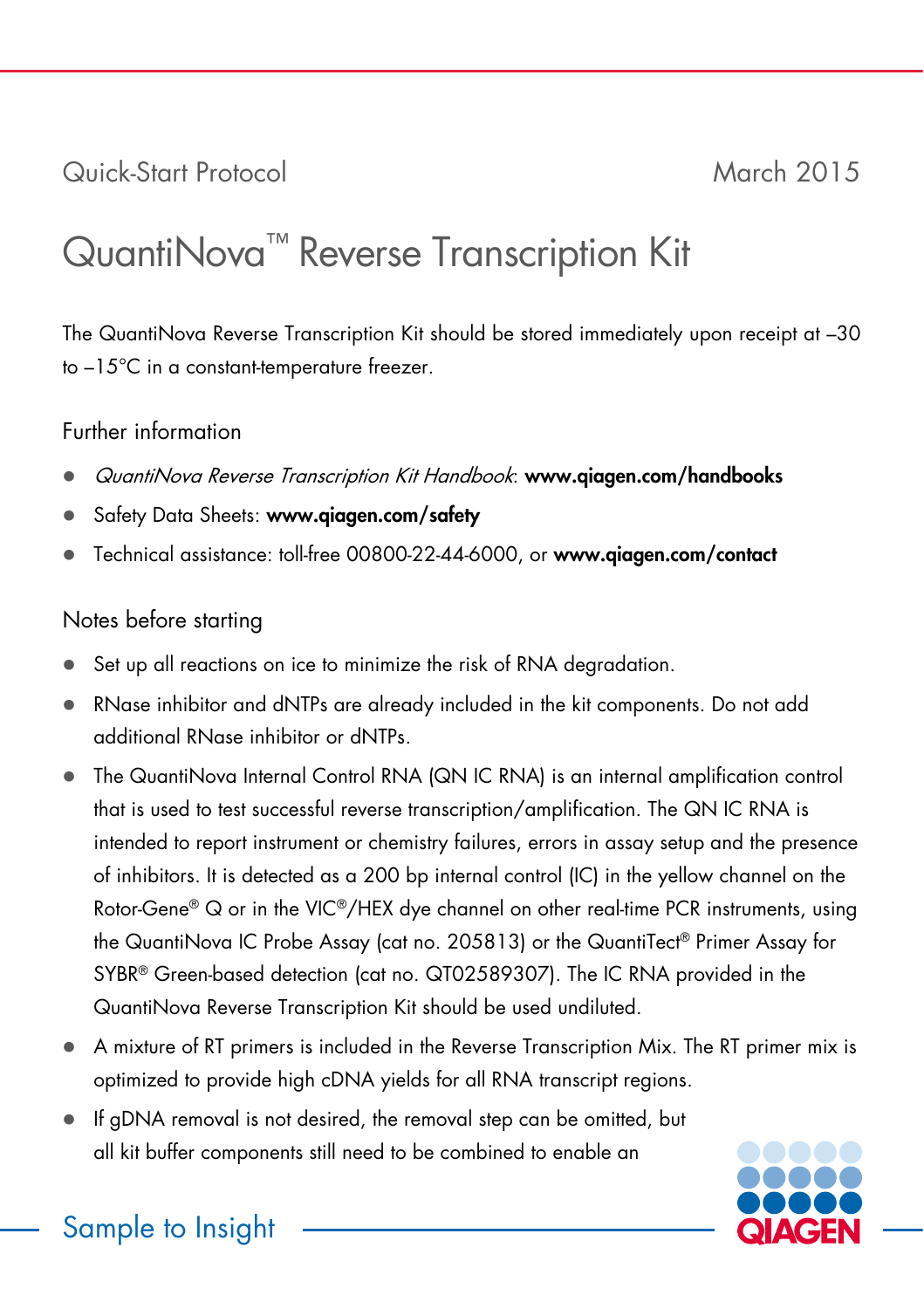efficient RT reaction. To omit gDNA removal, prepare the Reverse-Transcription Master Mix by combining the Reverse Transcription Mix with the Reverse Transcription Enzyme and add this to the gDNA Removal Mix. Finally, add RNA template and optional IC RNA.

- $\bullet$  It is recommended to set up the reactions in 200 μl PCR tubes and to use a PCR cycler for the incubation steps.
- The temperature steps can be conveniently set up using the cycling protocol described in Table 3.
- 1. Thaw template RNA, QuantiNova Internal Control RNA (optional), gDNA Removal Mix and Reverse Transcription Enzyme on ice. Thaw Reverse Transcription Mix and RNasefree water at room temperature (15–25°C). Mix each solution by flicking the tubes. Centrifuge briefly to collect residual liquid from the sides of the tubes and then keep on ice.
- 2. Prepare the genomic DNA removal reaction on ice according to Table 1. Mix and then keep on ice.

Note: If setting up more than one reaction, prepare a master mix of gDNA Removal Buffer and RNase-free water with a volume 10% greater than required for the total number of reactions. Distribute the appropriate volume of master mix into individual tubes, followed by each RNA sample.

Note: The protocol is for use with  $10$  pg  $-5$  µg RNA. If using  $>5$  µg RNA or a template volume exceeding 12 μl, scale up the reaction linearly while keeping the volume for the QN IC RNA constant. For example, if using 10 μg RNA, double the volumes of all reaction components except the QN IC RNA. Do not exceed a final volume of 30 μl for the gDNA removal reaction.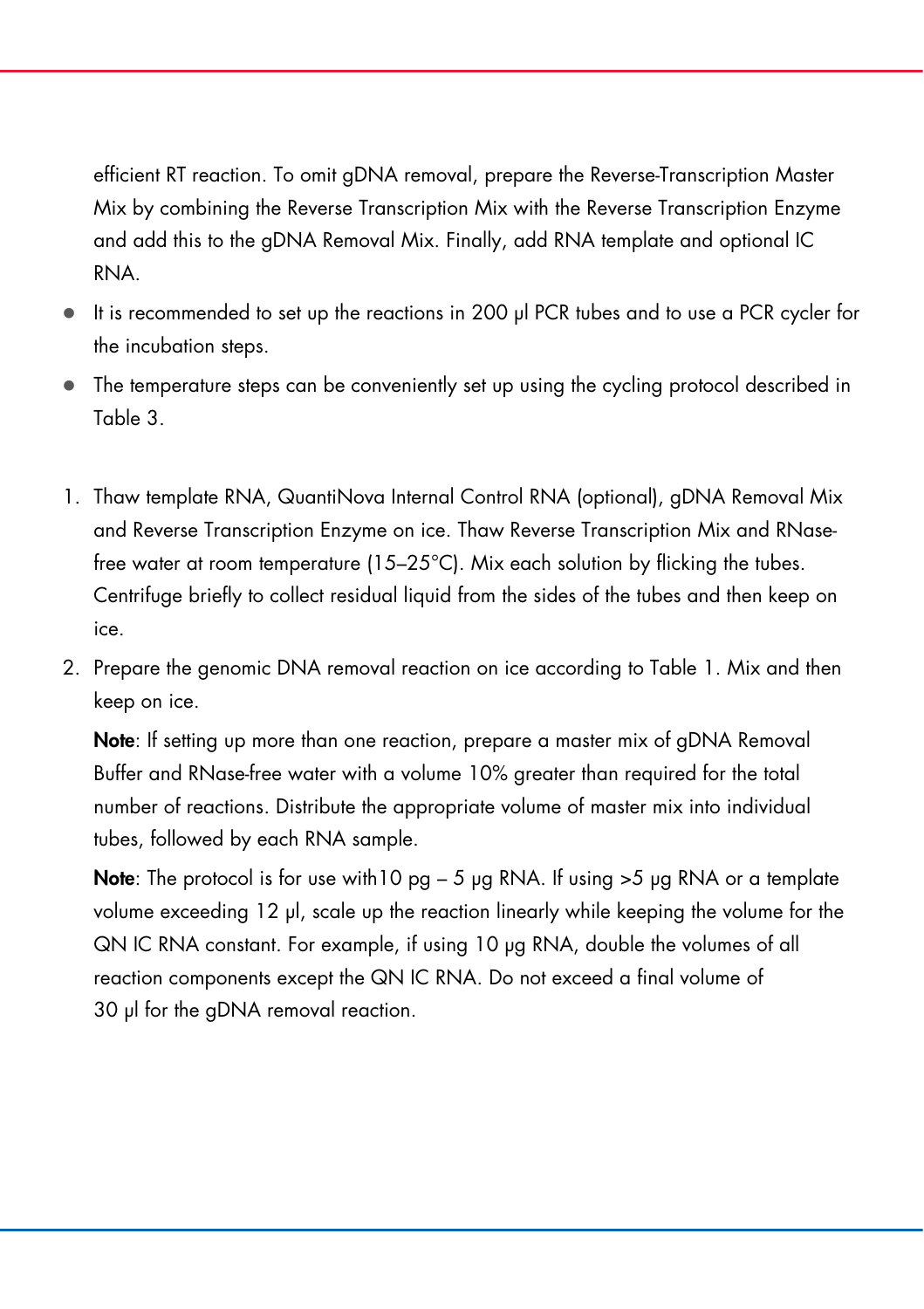Table 1. Genomic DNA removal reaction components

| Component                                  | Volume/reaction |
|--------------------------------------------|-----------------|
| gDNA Removal Mix*                          | $2 \mu$         |
| Template RNA, up to 5 $\mu$ g <sup>t</sup> | Variable        |
| Internal Control RNA (optional)            | ار 1            |
| RNase-free water                           | Variable        |
| <b>Total reaction volume</b>               | 15 թվ           |

\*Also contains RNase inhibitor.

† This amount corresponds to the entire amount of RNA present, including any rRNA, mRNA, viral RNA and carrier RNA, regardless of the primers used or cDNA analyzed.

3. Incubate for 2 min at 45°C, then place immediately on ice.

Note: Do not incubate at 45°C for longer than 10 min.

4. Prepare the Reverse-transcription Master Mix on ice according to Table 2. Mix and then keep on ice. The Reverse-transcription Master Mix contains all components required for first-strand cDNA synthesis except template RNA.

Note: If setting up more than one reaction, prepare a volume 10% greater than required for the total number of reactions. Distribute the appropriate volume into individual tubes.

Note: If using >5 μg RNA, scale up the reverse-transcription reaction linearly but keep the QN IC RNA volume constant. For example, if using 10 μg RNA, double the volumes of all reverse-transcription reaction components while keeping the volume for the QN IC RNA constant. Do not exceed a final volume of 40 μl.

| Table 2. Reverse-transcription reaction components |  |  |  |
|----------------------------------------------------|--|--|--|
|----------------------------------------------------|--|--|--|

| Component                                                                | Volume/reaction               |
|--------------------------------------------------------------------------|-------------------------------|
| <b>Reverse-transcription Master Mix:</b><br>Reverse Transcription Enzyme | 1 μl                          |
| Reverse Transcription Mix*                                               | $4 \mu$                       |
| Template RNA<br>Entire genomic DNA elimination reaction (step 3)         | $15 \mu$<br>(added at step 5) |
| <b>Total reaction volume</b>                                             | $20 \mu$                      |

\*Includes Mg<sup>2+</sup> and dNTPs.